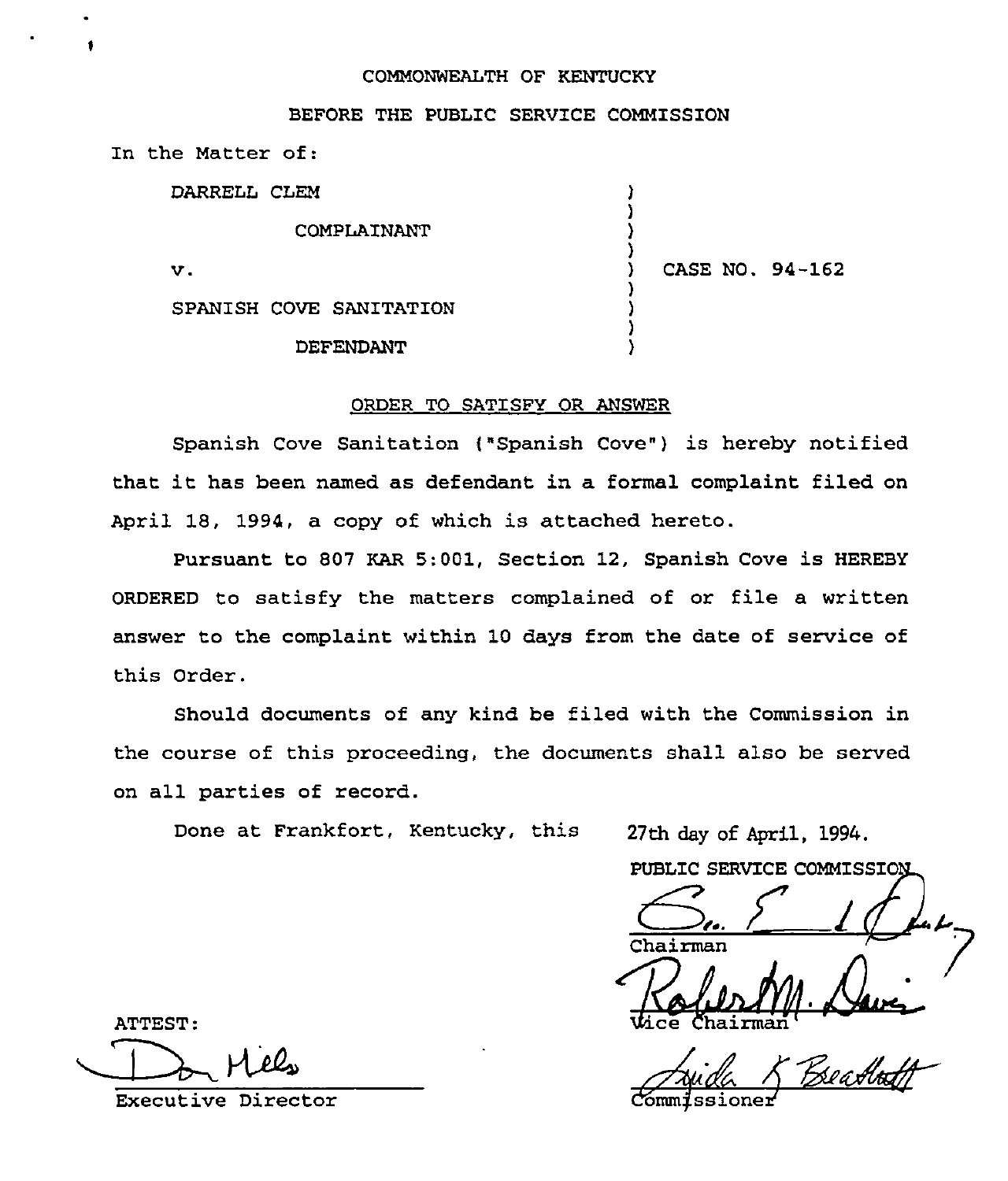## CONNONWEALTH OF KENTUCKY

स्ट

 $\sim 10$   $\mu$ 

 $\frac{1}{\sqrt{2}}\left( \frac{1}{\sqrt{2}}\right) \left( \frac{1}{\sqrt{2}}\right) \left( \frac{1}{\sqrt{2}}\right)$ 

## BEFORE THE PUBLIC SERVICE COMMISSION

| In the Matter of:                                                                                                  | <b>RECEIVED</b>     |  |  |  |  |  |  |
|--------------------------------------------------------------------------------------------------------------------|---------------------|--|--|--|--|--|--|
|                                                                                                                    | APR 18 1994         |  |  |  |  |  |  |
| Darrell Clem<br>(Your Full Name)                                                                                   | PUBLIC SERVICE      |  |  |  |  |  |  |
| CONPLAINANT                                                                                                        | <b>COMMISSION</b>   |  |  |  |  |  |  |
| VS.                                                                                                                |                     |  |  |  |  |  |  |
| Spanish Cove Sanitation                                                                                            | 94.162              |  |  |  |  |  |  |
| (Name of Utility)<br>DEFENDANT                                                                                     |                     |  |  |  |  |  |  |
| COMPLAINT                                                                                                          |                     |  |  |  |  |  |  |
| Darrell Clem<br>The complaint of<br>(Your Full Name)                                                               | respectfully shows: |  |  |  |  |  |  |
| (a)<br>Darrell Clem<br>(Your Full Name)                                                                            |                     |  |  |  |  |  |  |
| 7000 Billtown Road, Jeffersontown. Ky. 40299<br>(Your Address)                                                     |                     |  |  |  |  |  |  |
| Spanish Cove Sanitation<br>(b)<br>(Name of Utility)                                                                |                     |  |  |  |  |  |  |
| John Lawson Realty Co., 1418 Bluegrass Ave., Louisville, Ky.<br>(Address of Utility)                               | 40214               |  |  |  |  |  |  |
| I am being charged for ten (10) units per<br>(c)<br><b>That:</b><br>(Describe here, attaching additional sheets if |                     |  |  |  |  |  |  |
| month at the rate of \$32.00 per month. I should only<br>necessary, the specific act, fully and clearly, or facts  |                     |  |  |  |  |  |  |
| be charged for three (3) units per month at the rate of<br>that are the reason and basis for the complaint.)       |                     |  |  |  |  |  |  |

\$32.00 per month.

Continued on Nezt page